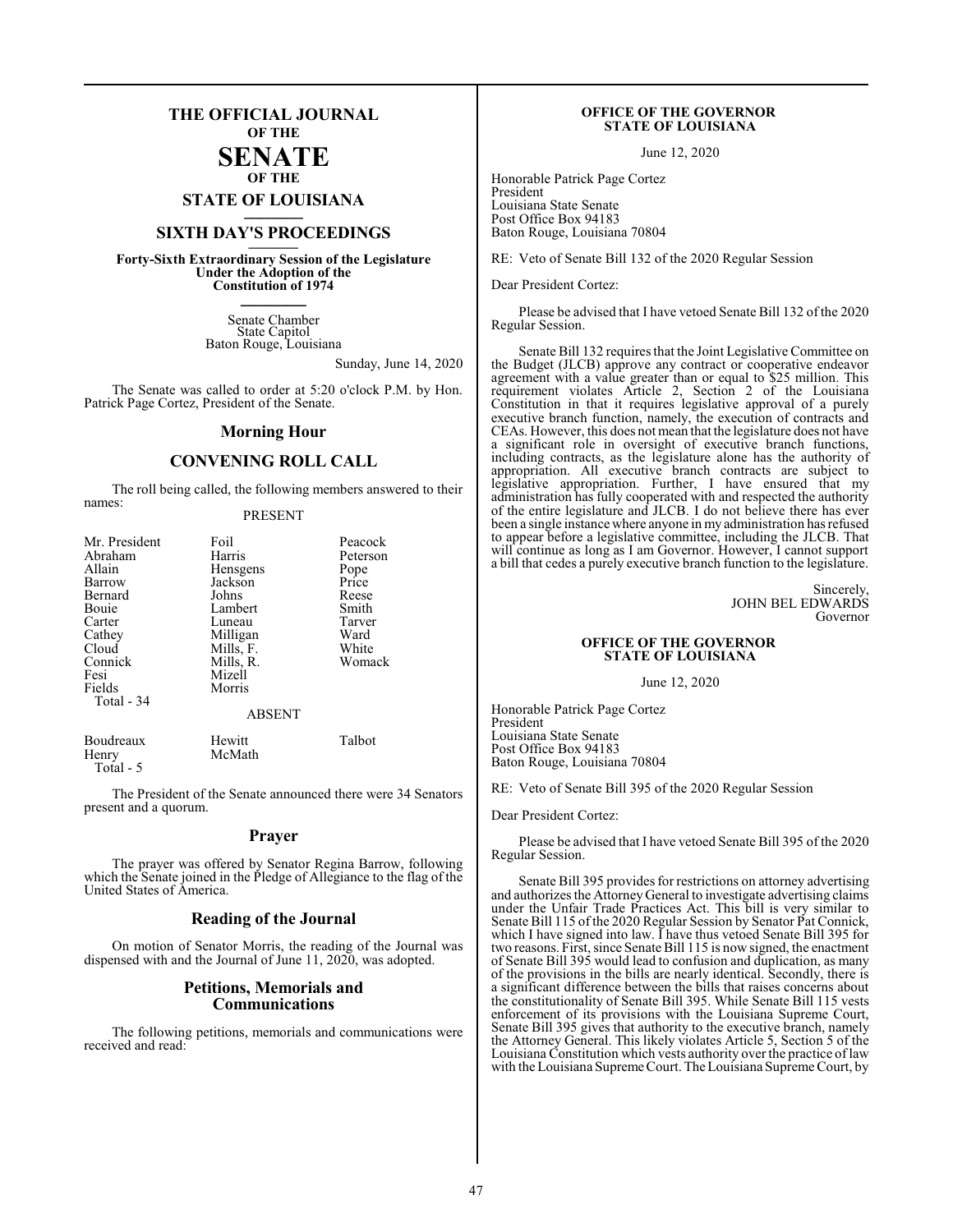# June 14, 2020

constitutional requirement and by practice, is best positioned to implement any restrictions in a manner consistent with the protections in the United States and Louisiana constitutions.

> Sincerely, JOHN BEL EDWARDS Governor

#### **OFFICE OF THE GOVERNOR STATE OF LOUISIANA**

June 11, 2020

Honorable Page Cortez Louisiana Senate President Louisiana State Senate Post Office Box 94183 Baton Rouge, LA 70804

RE: Veto of Senate Bill 406 of the 2020 Regular Session

Dear President Cortez:

Please be advised that I have vetoed Senate Bill 406 of the 2020 Regular Session.

This bill, as originally drafted, authorized electric cooperatives to allow broadband service providers access to their electric delivery systemwithout the necessity of obtaining additional consent fromthe property owner who consented to the electric cooperative's servitude on which the electric delivery system is located. The bill gave the electric cooperatives autonomy to decide not only whether to allow a broadband operator to access its electric delivery system, but also which broadband service providers they allow access. In its final form, however, rather than expand access to broadband, which was Senator Mizell's intent, the bill prohibits an electric cooperative from providing broadband in serviced areas and at the same time requires an electric cooperative that provides broadband service in an unserved area to give other broadband service providers nondiscriminatory access to its electric delivery system.

Senator Mizell has been a champion for the people of Louisiana when it comes to working to bring broadband to all parts of the state. From establishing a taskforce on rural broadband to filing this legislation, Senator Mizell has worked tirelessly to identify creative ways to tackle the lack of broadband access in rural Louisiana. There is no doubt that the prohibition on electric cooperatives provided for in the final version of SB 406 is contrary to the author's intent of expanding access to broadband. Furthermore, the Federal Telecommunications Act of 1996 specifically prohibits any state statute from prohibiting the ability of any entity to provide any telecommunication service. Should this bill become law, it will be ripe to be challenged as violative of the Federal Telecommunications Act of 1996.

I appreciate Senator Mizell's continued efforts on this issue. I support her approach in the enrolled version and SB 10 of the 2020 1ES and look forward to continuing to work with her, and the entire legislative body, on truly expanding broadband access to all Louisianans.

> Sincerely, JOHN BEL EDWARDS Governor

#### **OFFICE OF THE GOVERNOR STATE OF LOUISIANA**

#### June 12, 2020

Honorable Patrick Page Cortez President Louisiana State Senate Post Office Box 94183

# **Page 2 SENATE 6th DAY'S PROCEEDINGS**

Baton Rouge, Louisiana 70804

RE: Veto of Senate Bill 418 of the 2020 Regular Session

Dear President Cortez:

Please be advised that I have vetoed Senate Bill 418 of the 2020 Regular Session.

While I appreciate the efforts that Senator Talbot made to work on a compromise bill that would lower automobile insurance rates in Louisiana, Senate Bill 418 is neither a compromise nor is it a mandate to decrease rates. I worked closely with Senator Talbot and other legislators and presented a number of areas where compromise could have been reached. My proposals included items such as a reduction of the jury trial threshold, elimination of the seatbelt evidentiary prohibition, and simplification of the collateral source rule in a manner which would prevent the unfair recoveries complained of by many insurers. However, for whatever reason, these efforts at compromise were not successful. However, I remain willing to work with anyone operating in good faith to reach a compromise. Those efforts and discussions have continued into this current extraordinary session, and I am confident that we can reach an agreement on a bill that will have broad support.

It is important to note that not a single insurance company testified in committee that Senate Bill 418 would actually reduce rates. Further, the rate reduction provision in the bill is permissive, rather than mandatory, and actually allows for rate increases if the insurers are able to demonstrate one would be needed. I remain convinced that if we are truly going to reduce insurance rates, we need to confront all of the underlying factors that lead to high insurance rates, such as distracted driving, poor road and bridge infrastructure, and discriminatory practices based on credit rating and gender that lead to more uninsured or underinsured drivers. I supported efforts in this last regular session that would have addressed many of these issues, and I will continue to advocate for these changes.

The issue of lowering insurance rates should be non-political and bipartisan, so long as those legislators and stakeholders who truly want to arrive at a real solution are able to define the debate and ultimate agreement. I support those efforts and will work diligently to get to that result.

> Sincerely, JOHN BEL EDWARDS Governor

#### **OFFICE OF THE GOVERNOR STATE OF LOUISIANA**

June 12, 2020

Honorable Clay J. Schexnayder Speaker of the House Louisiana House of Representatives Post Office Box 94062 Baton Rouge, Louisiana 70804-9062

RE: Veto of House Bill 197 of the 2020 Regular Session

Dear Speaker Schexnayder:

Please be advised that I have vetoed House Bill 197 of the 2020 Regular Session.

House Bill 197 was designed by Rep. Jerome Zeringue to add "water control structures, including floodgates and pump stations" to the list of critical infrastructure contained in Act 692 of the 2018 Regular Session. While I support protecting critical water control structures and the intention of the bill, there are two critical problems that provide the reasons for my veto.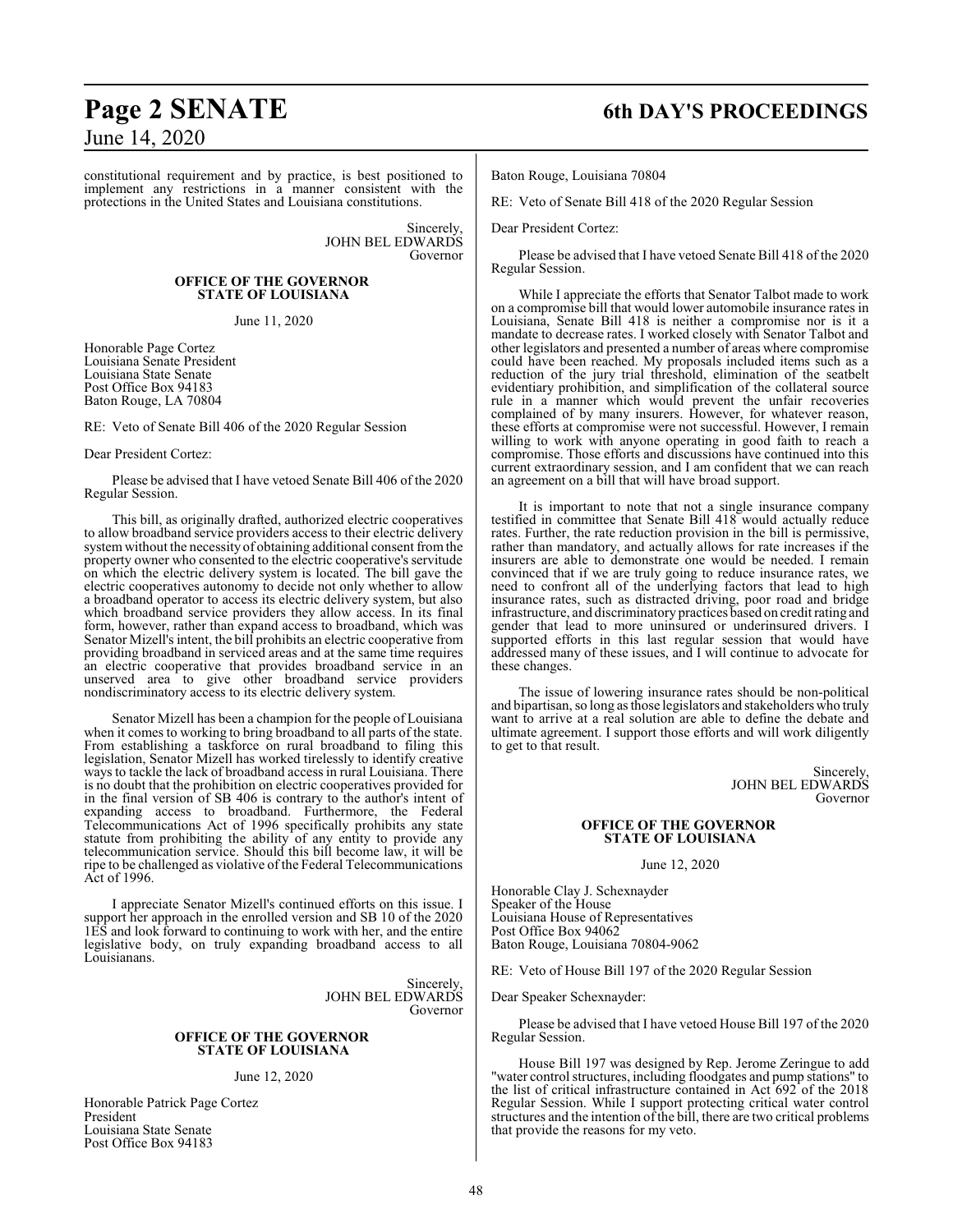#### First, the second section of the bill provides for enhanced criminal penalties and a mandatory minimum jail sentence of three years if the unauthorized entry occurs during the existence of a "state of emergency." While this was intended by the author to cover only the imminent threat of a tropical event, it ends up being the default penalty. Louisiana is currently under eleven different states of emergency, ranging from the most recent event of Tropical Storm Cristobal to the March flooding in 2016. Since Louisiana is in a constant state of emergency, there would likely never be a time when the lesser penalty is in effect.

Further, the term "water control structure" is ill-defined in the bill. In many areas around the state, for example, levees are used for public recreation. Although clearly not intended by the bill, the inclusion of these structures could potentially criminalize conduct that does not endanger the water control structures. As stated above, I will be happy to work with Rep. Zeringue in a future session to protect this critical infrastructure, and I am confident we can amend Act 692 to provide a reasonable solution that does not have the unintended consequences of HB 197.

> Sincerely, JOHN BEL EDWARDS Governor

#### **OFFICE OF THE GOVERNOR STATE OF LOUISIANA**

June 12, 2020

Honorable Clay J. Schexnayder Speaker of the House Louisiana House of Representatives Post Office Box 94062 Baton Rouge, Louisiana 70804-9062

RE: Veto of House Bill 313 of the 2020 Regular Session

Dear Speaker Schexnayder:

Please be advised that I have vetoed House Bill 313 of the 2020 Regular Session.

House Bill 313 would have effectively eliminated the Single Business Enterprise Doctrine, a jurisprudential doctrine that allows courts to consider closely related businesses to be a single business entity when attempting to impose liability or collect debts. This rarely used and difficult to prove doctrine is designed to prevent bad actors from establishing undercapitalized shell corporations in an effort to avoid creditors and shirk public obligations. Such a significant change in this doctrine could make it more difficult for creditors to pursue their claims and could inadvertently hurt small businesses, independent contractors, investors, and pension funds in Louisiana.

Additionally, some ofthe language of House Bill 313 could lead to confusion and possible unintended consequences. For example, the proposed La. R.S. 12:1705(C) defines "business organization" to include a trust. According to the Louisiana Trust Code (La. R.S. 9:1721, et seq.), a trust is a contractual fiduciary relationship - not a distinct juridical person or "business organization." If House Bill 313 were to become law, the potential unintended, unforeseen, and unstudied consequences of such a change in our law would be problematic and unjustified.

> Sincerely, JOHN BEL EDWARDS Governor

# **6th DAY'S PROCEEDINGS Page 3 SENATE** June 14, 2020

#### **OFFICE OF THE GOVERNOR STATE OF LOUISIANA**

June 12, 2020

Honorable Clay J. Schexnayder Speaker of the House Louisiana House of Representatives Post Office Box 94062 Baton Rouge, Louisiana 70804-9062

RE: Veto of House Bill 562 of the 2020 Regular Session

Dear Speaker Schexnayder:

Please be advised that I have vetoed House Bill 562 of the 2020 Regular Session.

House Bill 562 restricts the ability of executive branch agencies to transfer funds within their appropriated budgets. This unnecessary restriction would limit the ability of state agencies to properly respond to events that may develop over a budget year, such as natural disasters. Further, the author of the bill did not provide any explanation of why this bill was needed for the executive branch, but not for the other branches of government.

> Sincerely, JOHN BEL EDWARDS Governor

#### **OFFICE OF THE GOVERNOR STATE OF LOUISIANA**

June 12, 2020

Honorable Clay J. Schexnayder Speaker of the House Louisiana House of Representatives Post Office Box 94062 Baton Rouge, Louisiana 70804-9062

RE: Veto of House Bill 597 of the 2020 Regular Session

Dear Speaker Schexnayder:

Please be advised that I have vetoed House Bill 597 of the 2020 Regular Session.

The intent of House Bill 597 is to overrule the 1991 Louisiana Supreme Court decision of Housley v. Cerise, 539 So.2d 937 (1991). This case established a presumption of causation of an injury if a party can prove that, before an accident, he or she was in good health, but that after the accident, symptoms of an injury appear and continuously manifest themselves. This presumption is simply an equitable rule that provides for a common sense way for a judge or jury to determine if an injury was caused by an accident. The rule does not relieve the party fromproving that an injury occurred or that the defendant in a case was at fault. It further does not prevent the defendant from presenting evidence to rebut the presumption. This jurisprudential rule has stood the test of time and need not be changed.

> Sincerely, JOHN BEL EDWARDS Governor

#### **Introduction of Senate Bills and Joint Resolutions**

Senator Morris asked for and obtained a suspension of the rules to introduce and read Senate Bills and Joint Resolutions a first and second time and refer them to committee.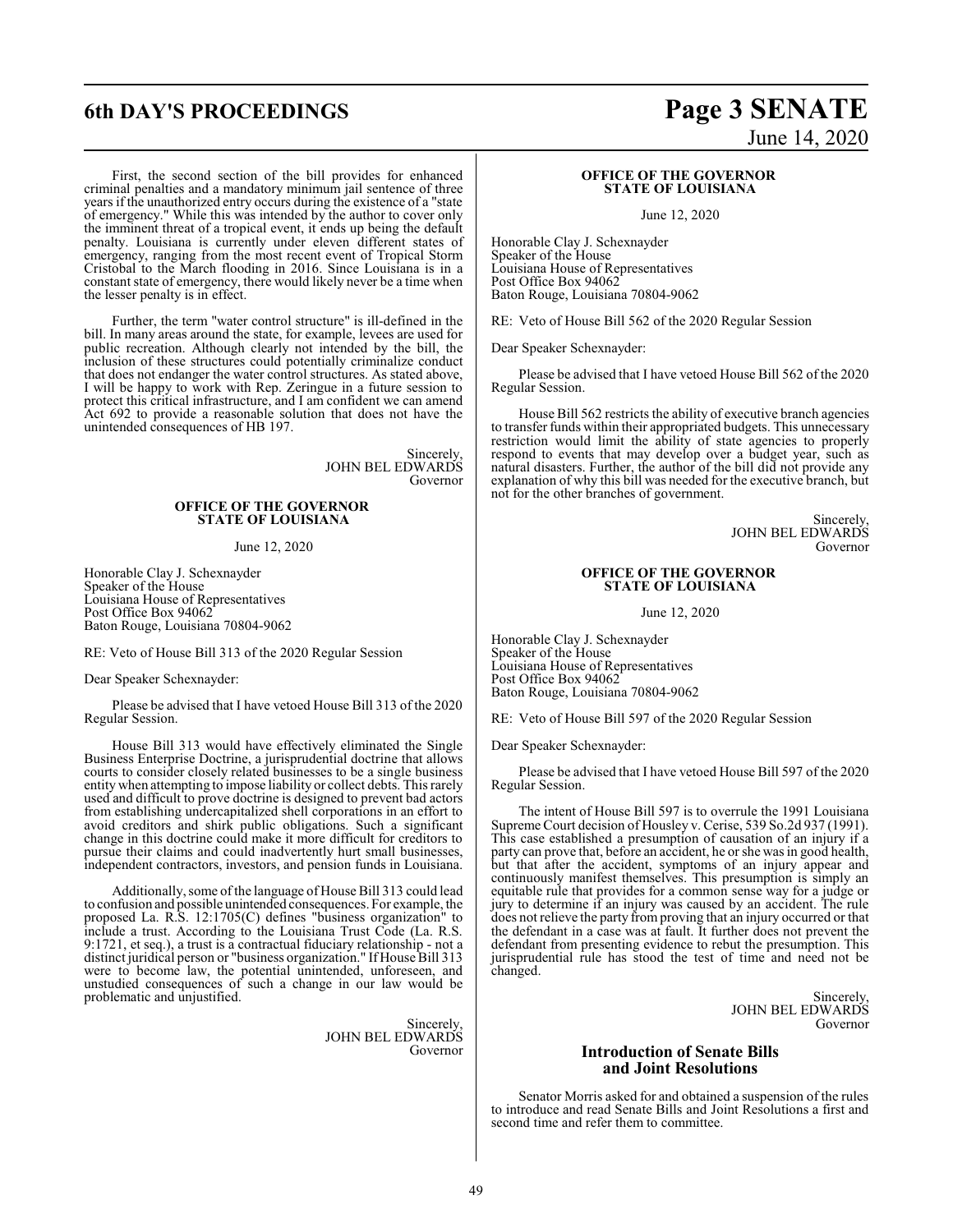## June 14, 2020

#### **SENATE BILL NO. 25—** BY SENATOR HEWITT

AN ACT

To amend and reenact R.S. 51:1787(B)(3)(c) and (K) and to enact R.S. 51:1787(B)(3)(e), relative to the Enterprise zone incentive; to authorize certain businesses to participate in the Enterprise zone incentive program; to provide for effectiveness; and to provide for related matters.

The bill was read by title and referred by the President to the Committee on Revenue and Fiscal Affairs.

#### **SENATE BILL NO. 26—** BY SENATOR HEWITT

AN ACT

To amend and reenact R.S.  $51:2453(2)(c)(i)$  and to enact R.S.  $51:2453(2)(b)(ix)$ , relative to the Quality Jobs Program; to authorize certain businesses to participate in the Quality Jobs Program; to provide for effectiveness; and to provide for related matters.

The bill was read by title and referred by the President to the Committee on Revenue and Fiscal Affairs.

## **Introduction of Senate Concurrent Resolutions**

#### **SENATE CONCURRENT RESOLUTION NO. 14—** BY SENATOR ROBERT MILLS A CONCURRENT RESOLUTION

To suspend until sixty days after final adjournment of the 2021 Regular Session of the Legislature of Louisiana R.S. 32:295.1(E) relative to the exclusion of evidence of failure to wear a safety belt.

The resolution was read by title and placed on the Calendar for a second reading.

## **SENATE CONCURRENT RESOLUTION NO. 15—** BY SENATOR ROBERT MILLS A CONCURRENT RESOLUTION

To suspend until sixty days after final adjournment of the 2021 Regular Session of the Legislature of Louisiana R.S. 22:333(E) and 1269(B) relative to the right of direct action against an insurer in certain circumstances.

The resolution was read by title and placed on the Calendar for a second reading.

# **SENATE CONCURRENT RESOLUTION NO. 16—** BY SENATOR ROBERT MILLS

A CONCURRENT RESOLUTION

To suspend until sixty days after final adjournment of the 2021 Regular Session of the Legislature of Louisiana the Code of Civil Procedure Article  $1732(A)(1)$  relative to the jury trial threshold for a petitioner's cause of action.

The resolution was read by title and placed on the Calendar for a second reading.

#### **Senate Bills and Joint Resolutions on Second Reading to be Referred**

# **SENATE BILL NO. 24—** BY SENATOR HARRIS

AN ACT

To amend and reenact R.S.  $47:6020(D)(2)(a)$  and  $(G)$  and to enact R.S. 47:6020(H), relative to the Angel Investor Tax Credit; to authorize an enhanced tax credit for certain eligible investments; to provide for certain limitations and eligibility requirements; to extend the termination date of the program; to provide for an effective date; and to provide for related matters.

The bill was read by title and referred by the President to the Committee on Revenue and Fiscal Affairs.

# **Page 4 SENATE 6th DAY'S PROCEEDINGS**

### **Senate Resolutions on Second Reading**

**SENATE RESOLUTION NO. 12—** BY SENATOR WOMACK

A RESOLUTION

To express sincere condolences of the Senate of the Legislature of Louisiana upon the death of Police Chief Wesley Ezell of Gilbert, Louisiana.

On motion of Senator Womack the resolution was read by title and adopted.

#### **Message from the House**

#### **ASKING CONCURRENCE IN HOUSE BILLS AND JOINT RESOLUTIONS**

June 11, 2020

To the Honorable President and Members of the Senate:

I am directed to inform your honorable body that the House of Representatives has finally passed and asks your concurrence in the following House Bills and Joint Resolutions:

| HB No. 39 | <b>HB</b> No. 15 | $HB$ No. 21 |
|-----------|------------------|-------------|
| HB No. 27 | $HB$ No. 5       | HB No. $6$  |

Respectfully submitted, MICHELLE D. FONTENOT Clerk of the House of Representatives

### **House Bills and Joint Resolutions**

Senator Carter asked for and obtained a suspension of the rules to read House Bills and Joint Resolutions a first and second time by title and refer them to committee.

# **HOUSE BILL NO. 5—** BY REPRESENTATIVE MARINO

AN ACT

To enact Civil Code Article 3472.1 and Code of Civil Procedure Article 562, relative to civil proceedings; to provide relative to declaration of emergencies or disasters; to provide relative to suspension of prescription and peremption periods and other legal deadlines; to provide relative to the suspension of abandonment; to provide for cessation of suspension; and to provide for related matters.

The bill was read by title and referred by the President to the Committee on Judiciary A.

#### **HOUSE BILL NO. 6—**

BY REPRESENTATIVE IVEY

AN ACT To enact Subpart C-1 of Part I of Chapter 1 of Subtitle I of Title 39 of the Louisiana Revised Statutes of 1950, to be comprised of R.S. 39:15.7, relative to state funds; to establish the State Cybersecurity and Information TechnologyFund; to provide for the dedication and use of monies in the fund; to provide for deposits into the fund; to provide for the powers and duties of the Joint Legislative Committee on the Budget and the Joint Legislative Committee on Technology and Cybersecurity; to provide restrictions on use of the monies; to provide for effectiveness; and to provide for related matters.

The bill was read by title and referred by the President to the Committee on Finance.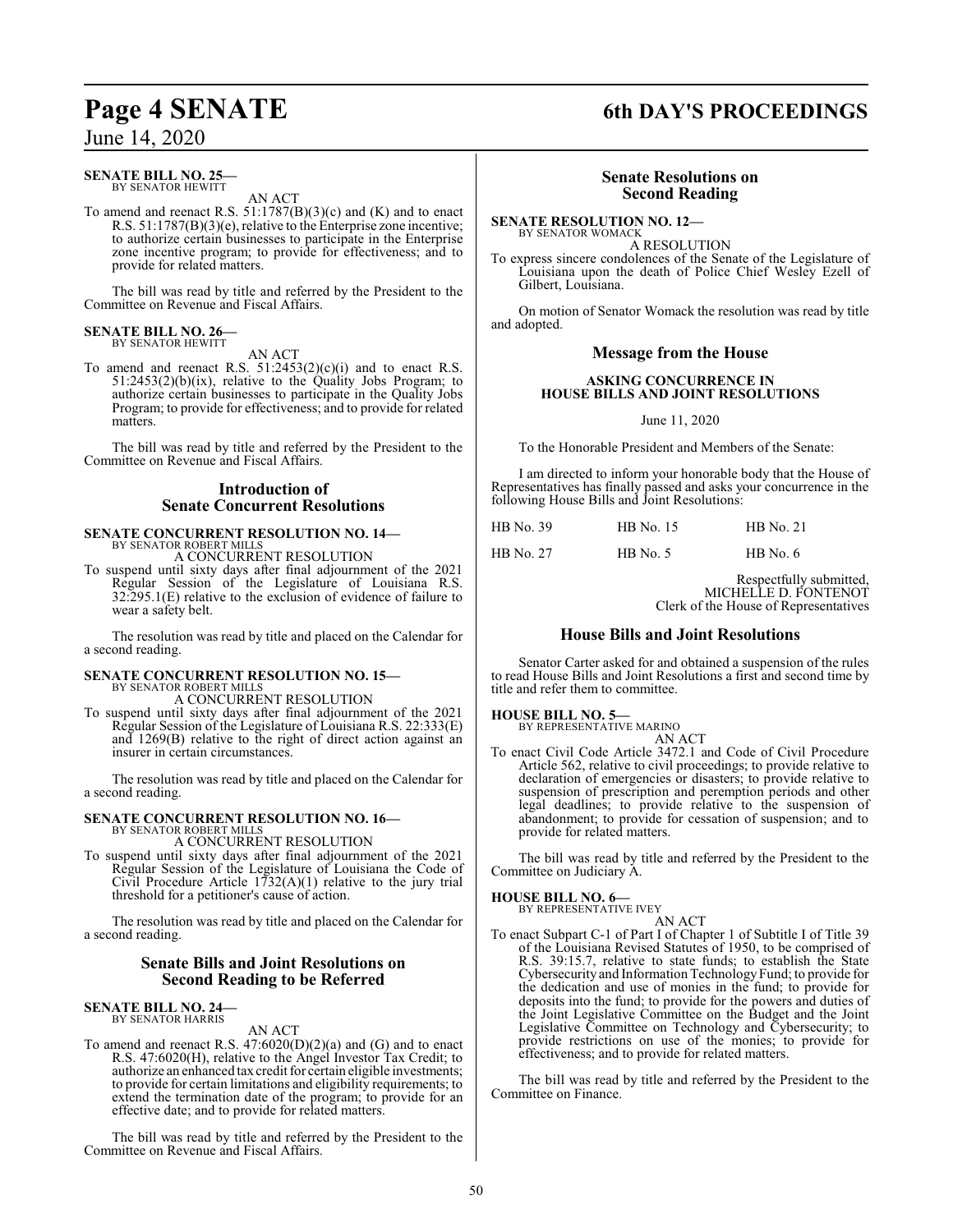# **6th DAY'S PROCEEDINGS Page 5 SENATE**

# June 14, 2020

#### **HOUSE BILL NO. 15—**

BY REPRESENTATIVE IVEY AN ACT

To enact Subpart U of Part II-A of Chapter 1 of Subtitle I of Title 39 of the Louisiana Revised Statutes of 1950, to be comprised of R.S. 39:100.161, relative to state funds; to establish the State Budget Authority Reserve Trust as a special treasury fund; to provide for the sources and uses of monies in the fund; and to provide for related matters.

The bill was read by title and referred by the President to the Committee on Finance.

#### **HOUSE BILL NO. 21—** BY REPRESENTATIVE MAGEE

AN ACT

To amend and reenact R.S. 32:1263(A), relative to motor vehicle repairs; to increase fee limitations; to make technical changes; and to provide for related matters.

The bill was read by title and referred by the President to the Committee on Commerce, Consumer Protection, and International Affairs.

#### **HOUSE BILL NO. 27—**

BY REPRESENTATIVE ZERINGUE

AN ACT To amend and reenact R.S. 37:2553(D) and 2558(A), to enact R.S. 37:2551.1, and to repeal R.S. 37:2551.1, relative to the board of examiners of certified shorthand reporters; to create the Board of Examiners ofCertified Shorthand Reporters Fund; to provide relative to the disbursement of funds; to provide relative to fees collected from applicants; and to provide for related matters.

The bill was read by title and referred by the President to the Committee on Finance.

#### **HOUSE BILL NO. 39—** BY REPRESENTATIVE DAVIS

AN ACT

To amend and reenact R.S. 45:1252(11)(c) and to enact R.S. 45:1252(11)(d), relative to the Louisiana Electric Investment Recovery Securitization Act; to provide definition for investment recovery costs; and to provide for related matters.

The bill was read by title and referred by the President to the Committee on Commerce, Consumer Protection, and International Affairs.

#### **Senate Concurrent Resolutions on Second Reading Reported by Committees**

**SENATE CONCURRENT RESOLUTION NO. 3—** BY SENATOR ROBERT MILLS AND REPRESENTATIVE MCFARLAND A CONCURRENT RESOLUTION

To create the Task Force on Log Truck and Agriculture Vehicle Liability Insurance to study the limitations on insurance options and the impediments to affordable automobile liability insurance for log trucks and agriculture vehicles and to make recommendations with respect to reducing or eliminating those limitations and impediments.

Reported favorably by the Committee on Insurance.

#### **Floor Amendments**

Senator Robert Mills proposed the following amendments.

#### **SENATE FLOOR AMENDMENTS**

Amendments proposed by Senator Robert Mills to Original Senate Concurrent Resolution No. 3 by Senator Robert Mills

#### AMENDMENT NO. 1

On page 3, between lines 21 and 22, insert the following:

"(18) One member appointed by the National Association of Mutual Insurance Companies."

On motion of Senator Robert Mills, the amendments were adopted.

The resolution was read by title. Senator Reese moved to adopt the amended Senate Concurrent Resolution.

#### **ROLL CALL**

The roll was called with the following result:

#### YEAS

| Mr. President | Foil          | Peterson |
|---------------|---------------|----------|
| Abraham       | Harris        | Pope     |
| Barrow        | Hensgens      | Price    |
| Bernard       | Lambert       | Reese    |
| Bouie         | Luneau        | Smith    |
| Carter        | Milligan      | Tarver   |
| Cathey        | Mills, F.     | Ward     |
| Cloud         | Mills, R.     | White    |
| Connick       | Mizell        | Womack   |
| Fesi          | Morris        |          |
| Fields        | Peacock       |          |
| Total - 31    |               |          |
|               | <b>NAYS</b>   |          |
| Total - 0     |               |          |
|               | <b>ABSENT</b> |          |
| Allain        | Hewitt        | McMath   |
| Boudreaux     | Jackson       | Talbot   |
| Henrv         | Johns         |          |

Total - 8

The Chair declared the Senate had adopted the amended Senate Concurrent Resolution and ordered it engrossed and sent to the House.

**SENATE CONCURRENT RESOLUTION NO. 7—**<br>BY SENATORS FIELDS, BARROW, BOUIE, CARTER, HARRIS, HENRY,<br>JACKSON, PRICE, REESE, SMITH AND TALBOT A CONCURRENT RESOLUTION

To establish the Police Training, Screening, and De-escalation Task Force to study and make recommendations to the legislature.

Reported with amendments by the Committee on Judiciary B.

#### **SENATE COMMITTEE AMENDMENTS**

Amendments proposed by Senate Committee on Judiciary B to Original Senate Concurrent Resolution No. 7 by Senator Fields

#### AMENDMENT NO. 1

On page 1, line 7, delete "2016" and change "*American Journal of Health,*" to "*American Journal of Public Health* in 2018,"

#### AMENDMENT NO. 2

On page 3, between lines 4 and 5, insert the following:

"(16) One member of the Louisiana Senate appointed by the president of the Senate.

(17) One member of the Louisiana House of Representatives appointed by the speaker of the House of Representatives.

(18) The president of the Louisiana Sheriffs Association, or his designee who shall be a member of the association."

#### AMENDMENT NO. 3

On page 3, delete line 30, and insert "system, the president of the Louisiana State University system, and the president ofthe Louisiana Sheriffs Association."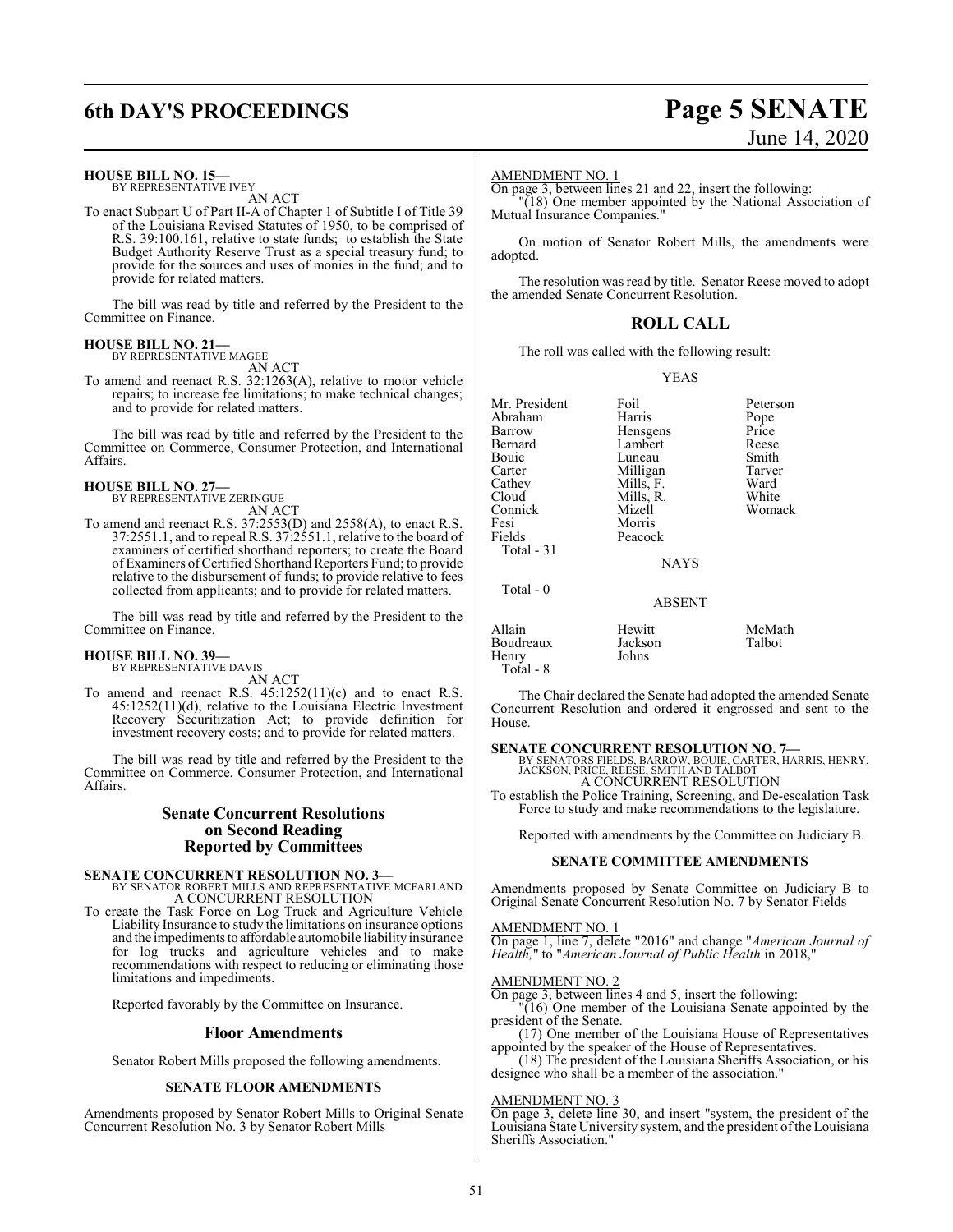# **Page 6 SENATE 6th DAY'S PROCEEDINGS**

June 14, 2020

On motion of Senator Smith, the committee amendment was adopted.

#### **Floor Amendments**

Senator Fields proposed the following amendments.

#### **SENATE FLOOR AMENDMENTS**

Amendments proposed by Senator Fields to Original Senate Concurrent Resolution No. 7 by Senator Fields

#### AMENDMENT NO. 1

On page 3, line 1, after "criminal" change "law" to "justice"

#### AMENDMENT NO. 2

In Senate Committee Amendment No. 2 proposed by the Senate Committee on Judiciary B and adopted by the Senate on June 14, 2020, on page 1, between lines 11 and 12, insert the following:

"(19) The president of the Louisiana Council of Student Body Presidents, or his designee who is a member of the council. (20) The president of the Louisiana Association of Chiefs of

Police, or his designee who is a member of the association.

(21) The organizer of Together Louisiana, or his designee.

 $(22)$  The superintendent of the office of state police, or his designee.

(23) The chair ofthe Legislative Youth AdvisoryCouncil, or his designee who is a member of the council."

#### AMENDMENT NO. 3

In Senate Committee Amendment No. 2 proposed by the Senate Committee on Judiciary B and adopted by the Senate on June 14, 2020, on page 1, delete line 14, and insert the following: "system, the president of the Louisiana Sheriffs Association, the president of the Louisiana Association of Chiefs of Police, the organizer of Together Louisiana, the superintendent of the office of state police, and the chair of the Legislative Youth Advisory Council."

On motion of Senator Fields, the amendments were adopted.

The resolution was read by title. Senator Fields moved to adopt the amended Senate Concurrent Resolution.

### **ROLL CALL**

The roll was called with the following result:

#### YEAS

| Mr. President<br>Abraham<br>Allain<br>Barrow<br>Bernard<br>Bouie<br>Carter<br>Cathey<br>Cloud<br>Connick<br>Fesi<br>Fields<br>Total - 34<br>Total - 0 | Foil<br>Harris<br>Hensgens<br>Jackson<br>Johns<br>Lambert<br>Luneau<br>Milligan<br>Mills, F.<br>Mills, R.<br>Mizell<br>Morris<br><b>NAYS</b><br><b>ABSENT</b> | Peacock<br>Peterson<br>Pope<br>Price<br>Reese<br>Smith<br>Tarver<br>Ward<br>White<br>Womack |
|-------------------------------------------------------------------------------------------------------------------------------------------------------|---------------------------------------------------------------------------------------------------------------------------------------------------------------|---------------------------------------------------------------------------------------------|
|                                                                                                                                                       |                                                                                                                                                               |                                                                                             |
| Boudreaux<br>Henry                                                                                                                                    | Hewitt<br>McMath                                                                                                                                              | Talbot                                                                                      |

Total - 5

The Chair declared the Senate had adopted the amended Senate Concurrent Resolution and ordered it engrossed and sent to the House.

## **SENATE CONCURRENT RESOLUTION NO. 12—**

BY SENATOR WARD A CONCURRENT RESOLUTION

To create the Drug and Specialty Courts Commission to study and evaluate the utilization of opioid settlement funds for the expansion and optimization of drug and specialty courts in Louisiana.

Reported with amendments by the Committee on Judiciary B.

#### **SENATE COMMITTEE AMENDMENTS**

Amendments proposed by Senate Committee on Judiciary B to Original Senate Concurrent Resolution No. 12 by Senator Ward

#### AMENDMENT NO. 1

On page 2, between lines 23 and 24, insert the following:

"(7) The executive director of the Police Jury Association of Louisiana, or his designee.

(8) The president of the Louisiana District Judges Association, or his designee."

On motion of Senator Smith, the committee amendment was adopted.

On motion of Senator Mizell, the amended resolution was read by title and returned to the Calendar, subject to call.

#### **Senate Bills and Joint Resolutions on Third Reading and Final Passage**

#### **SENATE BILL NO. 10—**

BY SENATOR MIZELL

AN ACT To enact R.S. 12:430.1 and 430.2 and to repeal Act No. \_\_\_\_ of the 2020 Regular Session of the Louisiana Legislature, which originated as Senate Bill 406, relative to rural access to broadband high-speed internet access; to provide relative to servitudes; to provide for reporting by cooperatives regarding broadband high-speed internet access; to provide for reporting bycertain telecommunications associations regarding broadband high-speed internet access; and to provide for related matters.

#### **Floor Amendments**

Senator Mizell proposed the following amendments.

#### **SENATE FLOOR AMENDMENTS**

Amendments proposed by Senator Mizell to Engrossed Senate Bill No. 10 by Senator Mizell

AMENDMENT NO. 1

On page 3, line 14, change "**easements**" to "**servitudes**"

On motion of Senator Mizell, the amendments were adopted.

#### **Floor Amendments**

Senator Mizell proposed the following amendments.

#### **SENATE FLOOR AMENDMENTS**

Amendments proposed by Senator Mizell to Engrossed Senate Bill No. 10 by Senator Mizell

AMENDMENT NO. 1

On page 1, delete lines 2 and 3 and insert "To enact R.S. 12:430.1 and 430.2, relative to rural"

#### AMENDMENT NO. 2

On page 1, line 7, after "access;" insert "to provide for terms, conditions, and procedures;"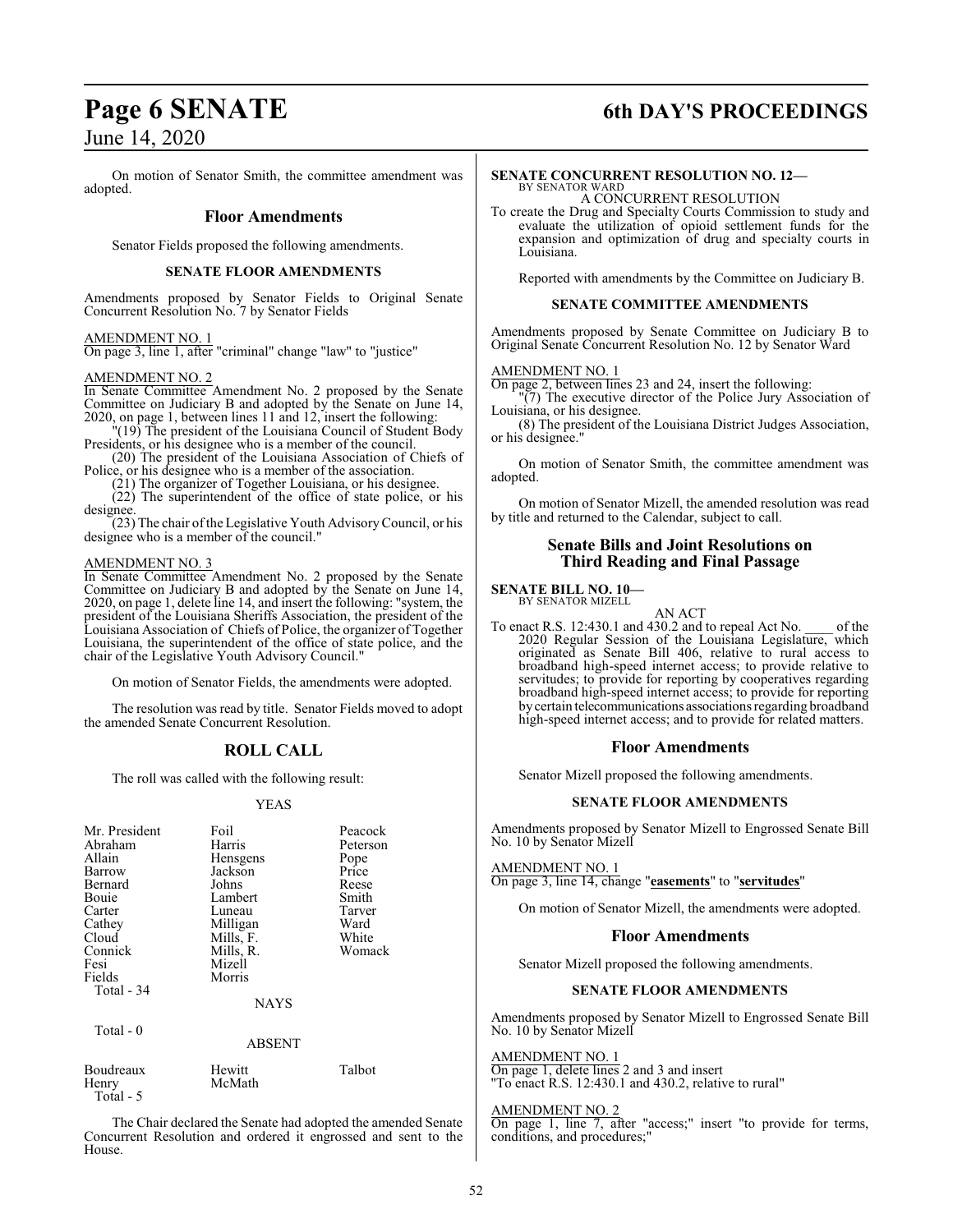# **6th DAY'S PROCEEDINGS Page 7 SENATE**

# June 14, 2020

#### AMENDMENT NO. 3

On page 1, delete line 10, and insert

"**§430.1. Cooperatives; provision of broadband services; servitudes**"

AMENDMENT NO. 4

On page 1, line 11, after "**provided in**" insert "**47 U.S.C. 224 and**"

AMENDMENT NO. 5

On page 1, line 12, change "**may**" to "**shall**"

#### AMENDMENT NO. 6

On page 2, line 12, after "**pursuant to**" change "**this**" to "**law,**" and on line 13, delete "**Subsection,**"

#### AMENDMENT NO. 7

On page 2, between lines 17 and 18 and insert:

"**B. A cooperative shall provide a broadband affiliate, broadband service provider, or broadband operator with nondiscriminatory access to locate its equipment for the provision of broadband services on the cooperative's electric delivery system on just, reasonable, and nondiscriminatory terms, conditions, and rates.**

**C. Any broadband affiliate, broadband service provider, or broadband operator wishing to attach to a cooperative's electric delivery systemshall file written notice with the cooperative. The cooperative shall respond to the notice in accordance with the Public Service Commission's General Order dated September 4, 2014, or any subsequent related order.**

**D. A cooperative shall charge a broadband affiliate, broadband service provider, or broadband operator for the construction, installation, operation, use, and maintenance of those parts of its electric delivery system that are used or may be reserved for use by the broadband affiliate, broadband service provider, or broadband operator for the provision of broadband services. Any lease of facilities by a cooperative to a broadband affiliate that includes the use of the cooperative's poles shall include a pole attachment fee to be paid by the broadband affiliate to the cooperative. The fee charged by the cooperative to the broadband affiliate shall be the same amount as the pole attachment fee charged by the cooperative to any other broadband operator.**

**E. A cooperative shall not do any of the following:**

**(1) Use its electric energy sales revenue to subsidize the provision of broadband services to the public by a broadband affiliate or other broadband operator.**

**(2) Allow the installation or operation of a broadband system on its electric delivery system by a broadband affiliate or other** broadband operator to diminish the reliability **electric delivery system.**

**(3) Require any person to purchase broadband services from a broadband affiliate or other broadband operator, as a condition of receiving or continuing to receive electric energy from the cooperative.**

**(4) Disconnect, or threaten to disconnect, electric service to any customer due to the customer's failure to pay for broadband services provided to the customer by a broadband affiliate or other broadband operator.**

**F. A cooperative may make capital investments in a broadband affiliate, issue bonds on behalf of a broadband affiliate, make loans to a broadband affiliate at fair market rate, and enter into loan guarantees for the benefit of a broadband affiliate, all of which may be in such amounts and on such terms as the cooperative determines to be prudent, subject to the requirements established by the Public Service Commission's General Orders dated March 18, 1994, and November 13, 1996, or any subsequent related orders.**"

AMENDMENT NO. 8 On page 2, line 18, change "**B.**" to "**G.**"

AMENDMENT NO. 9 On page 2, between lines 23 and 24 insert:

"**(2) "Broadband operator" means a broadband service provider that owns or operates a broadband system on a cooperative's electric delivery system with the cooperative's** consent.

AMENDMENT NO. 10 On page 2, line 24, change "**(2)**" to "**(3)**"

AMENDMENT NO. 11 On page 2, line 27, change "**(3)**" to "**(4)**"

AMENDMENT NO. 12

On page 3, between lines 12 and 13 insert:

"**(5) "Broadband system" means a facility used to deliver broadband internet access service as defined in 47 C.F.R. §8.1 and other broadband services.**"

AMENDMENT NO. 13 On page 3, line 13, change "**(4)**" to "**(6)**"

AMENDMENT NO. 14 On page 3, line 14, change "**easements**" to "**servitudes**"

#### AMENDMENT NO. 15

On page 3, delete lines 16 through 29 and delete page 4 and insert: "**On March 1, 2021, and every March thereafter, each cooperative, or the statewide or trade association of each cooperative, shall submit a written report to the Senate Committee on Commerce, Consumer Protection and International Affairs and the House Committee on Commerce regarding any impediments to providing broadband high-speed internet access to rural residents. The information in the report shall include, at a minimum, the number of broadband affiliates and broadband service providers who have requested to use a cooperative's electric delivery system and the number of broadband operators, including any broadband affiliate, who have accessed a cooperative's electric delivery system to deploy broadband to rural residents in the state.**

**Section 2. On March 1, 2021, and every March thereafter, the Louisiana Cable & Telecommunications Association and the Louisiana Telecommunications Association shall jointly submit a written report to the Senate Committee on Commerce, Consumer Protection and International Affairs and the House Committee on Commerce regarding any impediments to providing broadband high-speed internet access or any prohibitive requirements to access the cooperative's electric delivery system for the purpose of providing broadband in the state. The information in the written report shall include, at a minimum, broadband deployment data publicly available from the Federal Communications Commission Form 477. Nothing in this Section shall be construed to require the disclosure of proprietary or trade secret information by a broadband service provider.**

Section 3. This Act shall become effective upon signature by the governor or, if not signed by the governor, upon expiration of the time for bills to become law without signature by the governor, as provided by Article III, Section 18 of the Constitution of Louisiana. If vetoed by the governor and subsequently approved by the legislature, this Act shall become effective on the day following such approval."

On motion of Senator Mizell, the amendments were adopted.

The bill was read by title. Senator Mizell moved the final passage of the amended bill.

### **ROLL CALL**

The roll was called with the following result:

#### YEAS

Mr. President Foil Peacock<br>Abraham Harris Peterson Abraham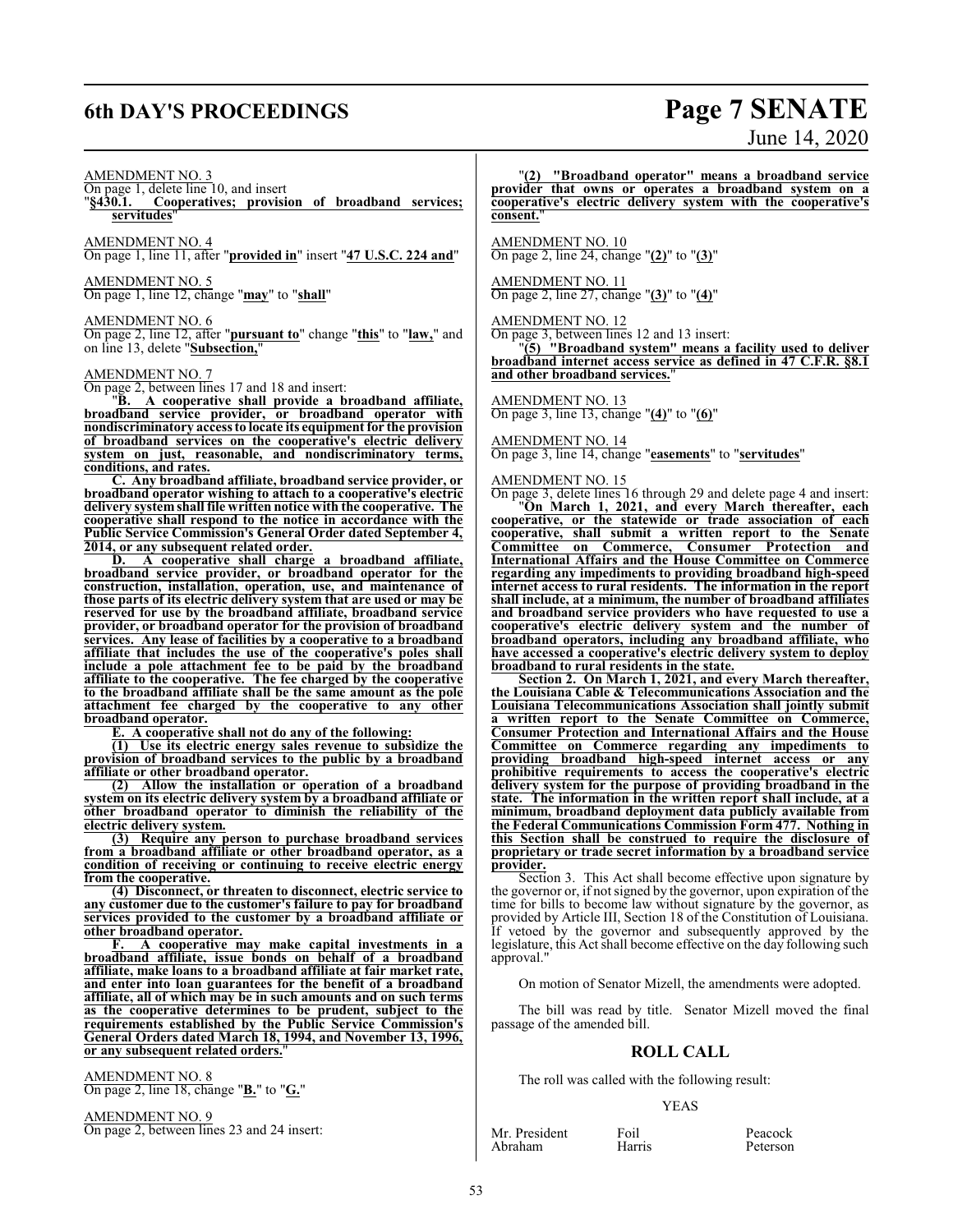# June 14, 2020

| Allain<br>Barrow<br>Bernard<br>Bouie<br>Carter<br>Cathey<br>Cloud<br>Connick<br>Fesi<br>Fields<br>Total - 34<br>Total - 0 | Hensgens<br>Jackson<br>Johns<br>Lambert<br>Luneau<br>Milligan<br>Mills, F.<br>Mills, R.<br>Mizell<br>Morris<br><b>NAYS</b><br><b>ABSENT</b> | Pope<br>Price<br>Reese<br>Smith<br>Tarver<br>Ward<br>White<br>Womack |
|---------------------------------------------------------------------------------------------------------------------------|---------------------------------------------------------------------------------------------------------------------------------------------|----------------------------------------------------------------------|
| Boudreaux<br>Henry                                                                                                        | Hewitt<br>McMath                                                                                                                            | Talbot                                                               |

The Chair declared the amended bill was passed, ordered reengrossed and sent to the House. Senator Mizell moved to reconsider the vote by which the bill was passed and laid the motion on the table.

#### **Rules Suspended**

Senator Peacock asked for and obtained a suspension ofthe rules to advance to:

# **SENATE BILL NO. 19—** BY SENATOR PEACOCK

Total - 5

AN ACT

To amend and reenact R.S. 39:98.2(A), R.S. 56:797(C), and 798(B)(1), relative to the investments the Treasury Department is authorized to invest the monies in the Millennium Trust, the Rockefeller Wildlife Refuge Trust and Protection Fund, and the Russell Sage or Marsh Island Refuge Fund; to provide for an effective date; and to provide for related matters.

#### **Floor Amendments**

Senator Peacock proposed the following amendments.

#### **SENATE FLOOR AMENDMENTS**

Amendments proposed by Senator Fred Mills on behalf of the Legislative Bureau to Engrossed Senate Bill No. 19 by Senator Peacock

AMENDMENT NO. 1 On page 4, line 6, following "in the" and before "Rockefeller" delete "said"

AMENDMENT NO. 2 On page 4, line 7, following "financing of" and before "fund." change "said" to "**the**"

AMENDMENT NO. 3 On page 5, line 11, change "said" to "**the**"

AMENDMENT NO. 4 On page 5, line 12, change "said" to "**the**"

AMENDMENT NO. 5 On page 5, line 13, change "said" to "**the**"

AMENDMENT NO. 6

On page 5, line 14, change "said" to "**the**"

On motion of Senator Peacock, the amendments were adopted.

The bill was read by title. Senator Peacock moved the final passage of the amended bill.

# **Page 8 SENATE 6th DAY'S PROCEEDINGS**

#### **ROLL CALL**

The roll was called with the following result:

YEAS

| Mr. President<br>Abraham<br>Allain<br>Barrow<br>Bernard<br>Bouie | Foil<br>Harris<br>Hensgens<br>Jackson<br>Johns<br>Lambert | Peacock<br>Peterson<br>Pope<br>Price<br>Reese<br>Smith |
|------------------------------------------------------------------|-----------------------------------------------------------|--------------------------------------------------------|
| Carter                                                           | Luneau                                                    | Tarver                                                 |
| Cathey                                                           | Milligan                                                  | Ward                                                   |
| Cloud                                                            | Mills, F.                                                 | White                                                  |
| Connick                                                          | Mills, R.                                                 | Womack                                                 |
| Fesi                                                             | Mizell                                                    |                                                        |
| Fields                                                           | Morris                                                    |                                                        |
| Total - 34                                                       |                                                           |                                                        |
|                                                                  | <b>NAYS</b>                                               |                                                        |
| Total $-0$                                                       |                                                           |                                                        |
|                                                                  | <b>ABSENT</b>                                             |                                                        |
| Boudreaux<br>Henry                                               | Hewitt<br>McMath                                          | Talbot                                                 |

The Chair declared the amended bill was passed, ordered reengrossed and sent to the House. Senator Peacock moved to reconsider the vote by which the bill was passed and laid the motion on the table.

#### **Rules Suspended**

Senator Pope asked for and obtained a suspension of the rules to revert to the Morning Hour.

#### **Introduction of Senate Bills and Joint Resolutions**

AN ACT

#### **SENATE BILL NO. 27—** BY SENATOR WHITE

Total - 5

To amend and reenact Part II of Chapter 2 of Title 24 of the Louisiana Revised Statutes of 1950, comprised of R.S. 24:101 through 109, relative to state government; to create the Streamlining Government Commission; to provide for the membership, powers, duties, and functions of the commission; to provide for recommendations of the commission; to provide procedures and deadlines for reporting; and to provide for related matters.

The bill was read by title and placed on the Calendar for a second reading.

#### **Message to the Secretary of State**

### **SIGNED SENATE CONCURRENT RESOLUTIONS**

June 12, 2020

To the Honorable Secretary of State:

The President of the Senate and the Speaker of the House of Representatives have signed the following Senate Concurrent Resolutions: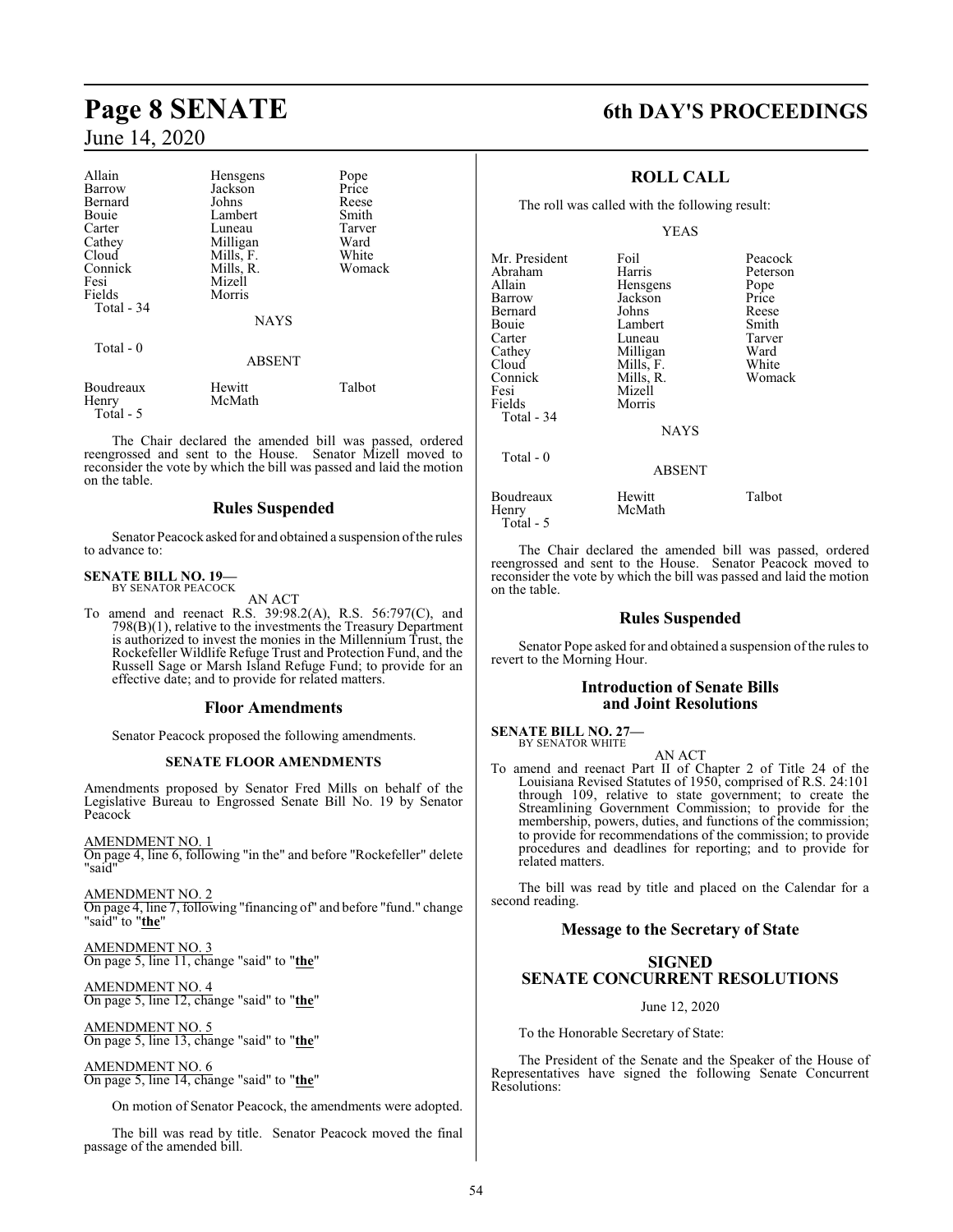# **6th DAY'S PROCEEDINGS Page 9 SENATE**

#### **SENATE CONCURRENT RESOLUTION NO. 6—**

BY SENATORS CATHEY AND JACKSON A CONCURRENT RESOLUTION To express the sincere condolences of the Legislature of Louisiana upon the death of Venoy Kinnaird.

#### **SENATE CONCURRENT RESOLUTION NO. 8—**

BY SENATORS JOHNS, ABRAHAM, HENSGENS AND REESE AND<br>REPRESENTATIVES BOURRIAQUE, CARRIER, WILFORD CARTER,<br>DWIGHT, FARNUM, ROMERO AND TARVER<br>A CONCURRENT RESOLUTION

To express the sincere condolences of the Legislature of Louisiana upon the death of Jo Ann Drachenberg Beam.

**SENATE CONCURRENT RESOLUTION NO. 9—** BY SENATOR JOHNS AND REPRESENTATIVE FARNUM

A CONCURRENT RESOLUTION To express the sincere condolences of the Legislature of Louisiana upon the death of Glen Edward Bonin.

**SENATE CONCURRENT RESOLUTION NO. 10—**<br>BY SENATORS JOHNS, ALLAIN, BARROW, BOUIE, CARTER, CATHEY, CLOUD, CORTEZ, FESI, HEWITT, LUNEAU, MCMATH,<br>MILLIGAN, ROBERT MILLS, MORRIS, PEACOCK, POPE, PRICE, REESE,<br>SMITH, TARVER, WHIT A CONCURRENT RESOLUTION

To commend Ronnie Jones for his dedication, knowledge, experience, and leadership as chairman ofthe Louisiana Gaming Control Board.

> Respectfully submitted, YOLANDA J. DIXON Secretary of the Senate

#### **Privileged Report of the Committee on Senate and Governmental Affairs**

#### **ENROLLMENTS**

Senator Hewitt, Chairman on behalf of the Committee on Senate and Governmental Affairs, submitted the following report:

#### June 12, 2020

To the President and Members of the Senate:

I am directed by your Committee on Senate and Governmental Affairs to submit the following report:

The following Senate Resolutions have been properly enrolled:

**SENATE RESOLUTION NO. 6—**<br>BY SENATORS HARRIS, BOUIE, CARTER AND PETERSON<br>A RESOLUTION

To express the sincere and heartfelt condolences of the Senate of the Legislature of Louisiana upon the occasion of the passing of retired Orleans Parish Criminal District Court Judge, Charles Lloyd Elloie, better known as Judge Elloie.

#### **SENATE RESOLUTION NO. 7—**

BY SENATORS FOIL, BARROW, FIELDS AND WHITE

A RESOLUTION

To designate Tuesday, June 9, 2020, as "Our Lady of the Lake Children's Hospital Day at the Capitol".

#### **SENATE RESOLUTION NO. 8—**

BY SENATOR JOHNS A RESOLUTION

To express the sincere condolences of the Senate of the Legislature of Louisiana upon the death of William Andrew "Andy" Riché.

# June 14, 2020

#### **SENATE RESOLUTION NO. 9—**

BY SENATOR JOHNS A RESOLUTION

To express the sincere condolences of the Senate of the Legislature of Louisiana upon the death of Morgan Samuel "Mike" Harmison IV.

> Respectfully submitted, SHARON W. HEWITT Chairwoman

The foregoing Senate Resolutions were signed by the President of the Senate and presented to the Secretary of State by the Secretary.

#### **Message from the House**

#### **SIGNED HOUSE CONCURRENT RESOLUTIONS**

June 14, 2020

To the Honorable President and Members of the Senate:

I am directed to inform your honorable body that the Speaker of the House of Representatives has signed the following House Concurrent Resolutions:

#### **HOUSE CONCURRENT RESOLUTION NO. 9—**

BY REPRESENTATIVES DAVIS, BAGLEY, BRASS, HILFERTY, JAMES,<br>LACOMBE, MAGEE, PIERRE, SCHEXNAYDER, STAGNI, AND TURNER<br>AND SENATORS FOIL, MCMATH, AND WARD<br>A CONCURRENT RESOLUTION

To express sincere and heartfelt condolences upon the death of Samir Salman, accomplished civil engineer and distinguished alumnus of Louisiana State University.

and asked that the President of the Senate affix his signature to the same.

> Respectfully submitted, MICHELLE D. FONTENOT Clerk of the House of Representatives

The House Concurrent Resolutions contained herein were signed by the President of the Senate.

#### **ATTENDANCE ROLL CALL**

#### PRESENT

| Mr. President<br>Abraham<br>Allain<br>Barrow<br>Bernard<br>Bouie<br>Carter<br>Cathey<br>Cloud<br>Connick<br>Fesi<br>Fields | Foil<br>Harris<br>Hensgens<br>Jackson<br>Johns<br>Lambert<br>Luneau<br>Milligan<br>Mills, F.<br>Mills, R.<br>Mizell<br>Morris | Peacock<br>Peterson<br>Pope<br>Price<br>Reese<br>Smith<br>Tarver<br>Ward<br>White<br>Womack |
|----------------------------------------------------------------------------------------------------------------------------|-------------------------------------------------------------------------------------------------------------------------------|---------------------------------------------------------------------------------------------|
| Total - 34                                                                                                                 | <b>ABSENT</b>                                                                                                                 |                                                                                             |
| Boudreaux                                                                                                                  | Hewitt                                                                                                                        | Talbot                                                                                      |
| Henry                                                                                                                      | McMath                                                                                                                        |                                                                                             |

McMath

### **Leaves of Absence**

The following leaves of absence were asked for and granted:

| Boudreaux | 1 Day | Henry  | 1 Day |
|-----------|-------|--------|-------|
| Hewitt    | 1 Day | McMath | 1 Day |
| Talbot    | 1 Day |        |       |

Total - 5